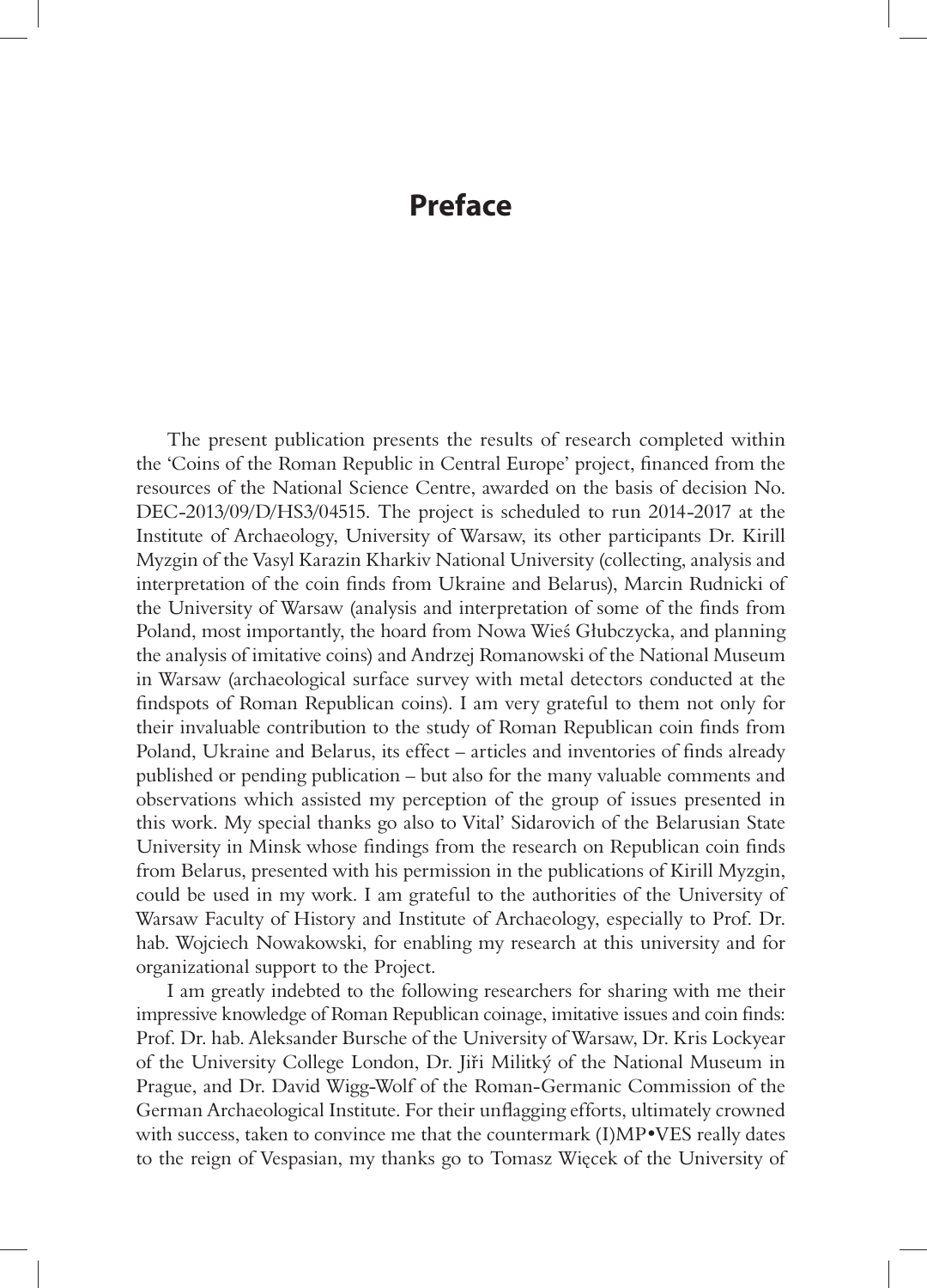Warsaw, and again, to Marcin Rudnicki, with special thanks to both for initiating me into the mysteries of Greek and Celtic coinage. I owe many invaluable pieces of advice and comments also to other fellow researchers, the list of whose names is too long to include here, for which I must apologise, and also to the various participants of scholarly conferences at which Kirill Myzgin, Marcin Rudnicki and I presented some of the results of our research conducted within the 'Coins of the Roman Republic in Central Europe' project. The most notable conferences in this respect were: "Nálezy Mincí" IV (Bechyně, Czech Republic, 2014), "Peníze v proměnách času" X. (Mikulov, Czech Republic, 2015), XV International Numismatic Congress (Taormina, Italy, 2015), XI. Frühgeschichtliche Konferenz "Archäologie der Barbaren" (Mistelbach, Austria, 2015). Equally valuable comments were received from the reviewers of articles in which I presented the partial results of my research made within the Project, published in *Acta Archaeologica Carpathica*, in *Notae Numismaticae-Zapiski Numizmatyczne* and in *Wiadomości Numizmatyczne*; for their advice my thanks go also to the members of the Editorial board of these periodicals.

For information given about the findings from their own archaeological research, and for time generously given to assist me in obtaining information about coin finds and in accessing coins from finds now in the care of public and private collections, I am greatly indebted to Prof. Dr. hab. Piotr Kaczanowski of the Jagiellonian University in Krakow, recently deceased and sorely missed, and also to Prof. Dr. hab. Wojciech Blajer of the Jagiellonian University in Krakow, Prof. Dr. hab. Borys Paszkiewicz of the University of Wrocław, Dr. hab. Jarosław Bodzek of the Jagiellonian University in Krakow and the National Museum in Krakow, Dr. Marek Budaj of the Slovak National Museum in Bratislava, Jan Bulas of the Jagiellonian University in Krakow, Daniel Czernek of the Provincial Office of Monument Preservation in Kielce, Dr. Przemysław Dulęba of the University of Wrocław, Dr. Michał Grygiel, Bartłomiej Gwóźdź, Dr. Adam Kędzierski of the Archaeological Post in Kalisz of the Polish Academy of Science, Sławomir Miłek of the Regional Museum in Kalisz, Jacek Pikulski and, once again Andrzej Romanowski. I remain, moreover, a lifelong debtor to the few dozen anonymous sources of information about the hitherto unknown coin finds from Polish discoveries made over the last two decades or so.

I am warmly grateful for assistance in gaining access to coins in public collections to the staff of institutions where they are kept: Monika Bajka of the Regional Museum in Sandomierz, once again, Dr. hab. Jarosław Bodzek of the National Museum in Krakow, Piotr Chabrzyk and Piotr Komorowski of the Museum of Archaeology and Ethnography in Łódź, Dr. Jacek Górski, Director of the Museum of Archaeology in Krakow, Andrzej Grzymkowski of the Museum in Mława, Anna Kaszubowska of the Regional Museum in Bydgoszcz, Krystyna Kieferling and Anna Gronkowska of the Museum in Jarosław, the Orsetti House, Włodzimierz Kisza, Vice-Director of the Jagiellonian University Museum in Krakow, Adam Kostek of the National Museum in Przemyśl, Janusz Kozioł, Vice-Director of the